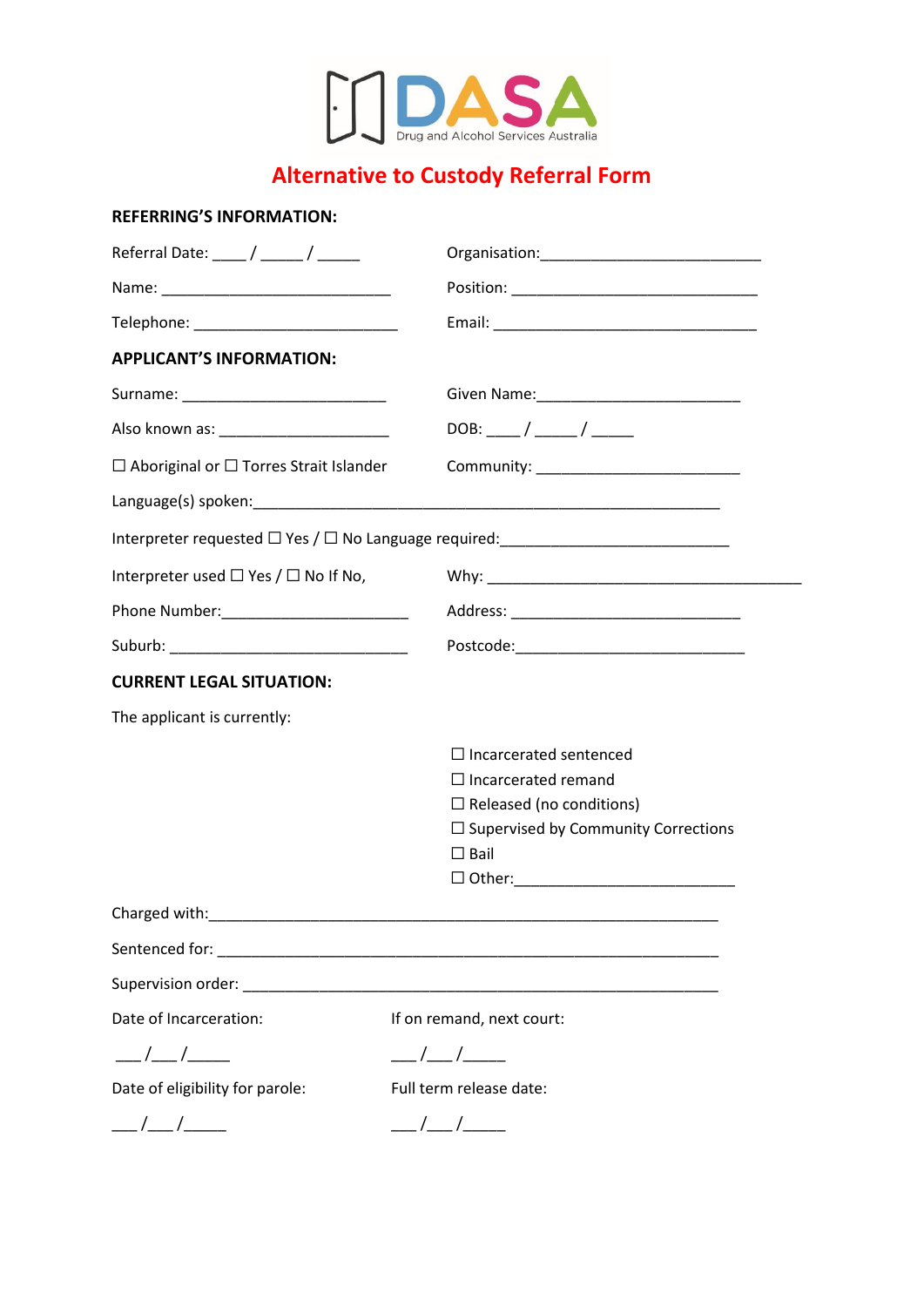

## **ORDERS PREVENTING CONTACT WITH OTHER PEOPLE:**

Are there any legal or current orders (e.g. Domestic Violence Orders) in place?

☐ Yes ☐ No

Against the referring applicant?  $\Box$  Yes  $\Box$  No Against someone else?  $\Box$  Yes  $\Box$  No

\_\_\_\_\_\_\_\_\_\_\_\_\_\_\_\_\_\_\_\_\_\_\_\_\_\_\_\_\_\_\_\_\_\_\_\_\_\_\_\_\_\_\_\_\_\_\_\_\_\_\_\_\_\_\_\_\_\_\_\_\_\_\_\_\_\_\_\_\_\_\_\_

If yes, please provide details: \_\_\_\_\_\_\_\_\_\_\_\_\_\_\_\_\_\_\_\_\_\_\_\_\_\_\_\_\_\_\_\_\_\_\_\_\_\_\_\_\_\_\_\_\_\_\_\_

#### **ESSENTIAL INFORMATION:**

| Does the applicant have any: |                                                    |
|------------------------------|----------------------------------------------------|
| <b>Medical Issues</b>        | $\Box$ If yes, please provide relevant information |
| <b>Mental Health</b>         | $\Box$ If yes, please provide relevant information |
| Alcohol and other drugs      | $\Box$ If yes, please provide relevant information |

\_\_\_\_\_\_\_\_\_\_\_\_\_\_\_\_\_\_\_\_\_\_\_\_\_\_\_\_\_\_\_\_\_\_\_\_\_\_\_\_\_\_\_\_\_\_\_\_\_\_\_\_\_\_\_\_\_\_\_\_\_\_\_\_\_\_\_\_\_\_\_\_\_

\_\_\_\_\_\_\_\_\_\_\_\_\_\_\_\_\_\_\_\_\_\_\_\_\_\_\_\_\_\_\_\_\_\_\_\_\_\_\_\_\_\_\_\_\_\_\_\_\_\_\_\_\_\_\_\_\_\_\_\_\_\_\_\_\_\_\_\_\_\_\_\_\_

\_\_\_\_\_\_\_\_\_\_\_\_\_\_\_\_\_\_\_\_\_\_\_\_\_\_\_\_\_\_\_\_\_\_\_\_\_\_\_\_\_\_\_\_\_\_\_\_\_\_\_\_\_\_\_\_\_\_\_\_\_\_\_\_\_\_\_\_\_\_\_\_\_

\_\_\_\_\_\_\_\_\_\_\_\_\_\_\_\_\_\_\_\_\_\_\_\_\_\_\_\_\_\_\_\_\_\_\_\_\_\_\_\_\_\_\_\_\_\_\_\_\_\_\_\_\_\_\_\_\_\_\_\_\_\_\_\_\_\_\_\_\_\_\_\_\_

#### **REASON FOR REFERRAL / ADDITIONAL INFORMATION:**

#### **FURTHER DOCUMENTS ATTACHED (where applicable):**

☐ Mental Health Report(s) ☐ Cognitive assessment

☐ Medication Management Plan ☐ Mental Health Plan

sentence, parole)

☐ Other \_\_\_\_\_\_\_\_\_\_\_\_\_\_\_\_**:**

- ☐ Criminal history ☐ Domestic Violence Order
	-
	-
- ☐ Letter to referral agency ☐ Any relevant orders (i.e, bail, suspended